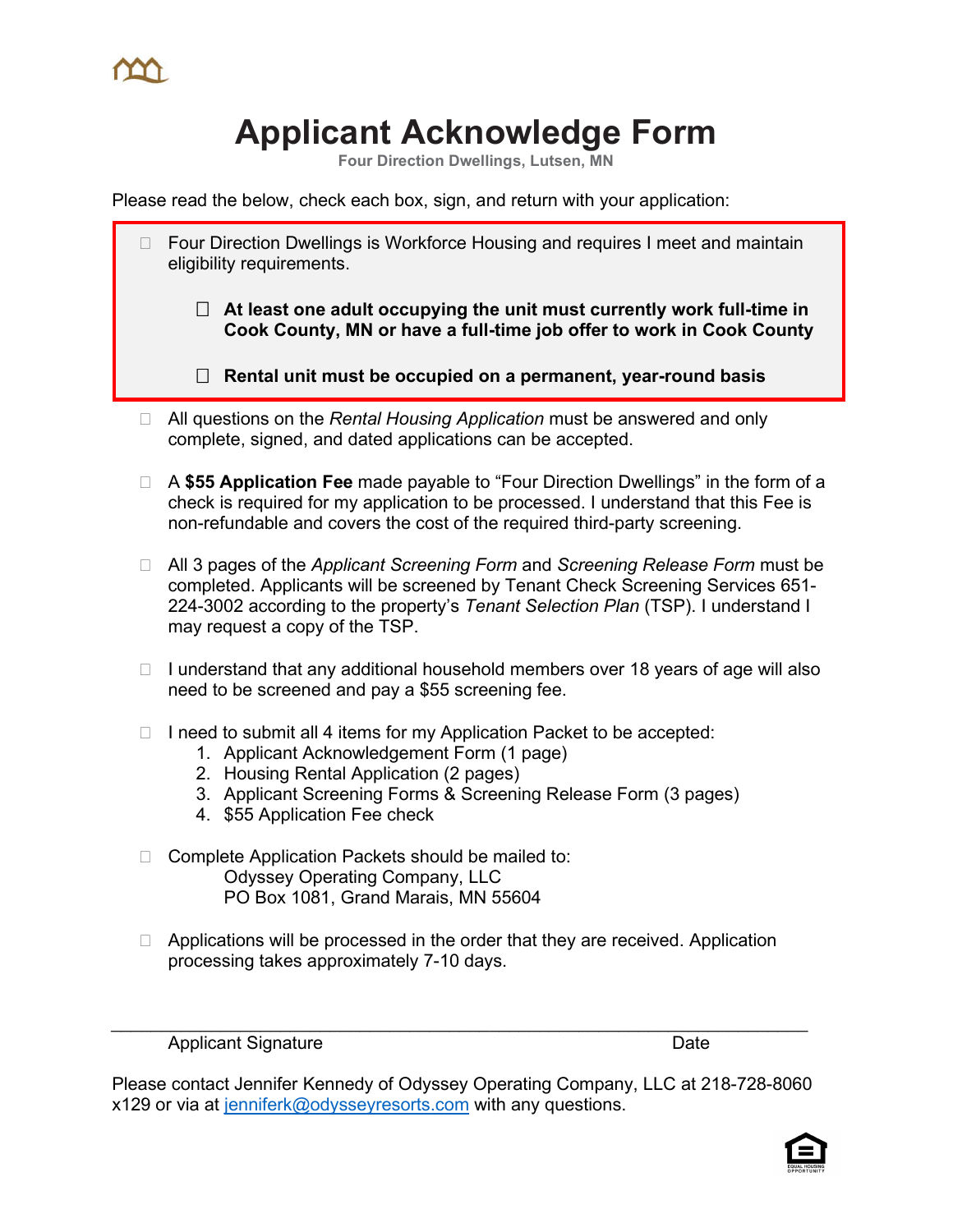

# **Rental Housing Application**

**Four Direction Dwellings, Lutsen, MN**

### **Personal Information**

|                                                                                           | Birth Date <u>__________________</u> |
|-------------------------------------------------------------------------------------------|--------------------------------------|
|                                                                                           |                                      |
|                                                                                           |                                      |
| Do you need an Accessible Unit?                                                           | Preferred Move-In Date               |
| Have you ever been convicted of a felony?                                                 | Yes<br><b>No</b>                     |
| If yes, when & why<br><u> 1980 - Andrea Station Barbara, amerikan personal (h. 1980).</u> |                                      |

## **Additional Occupants**

| Full Name - First, Middle, Last | <b>Birth Date</b> | Relationship to You |
|---------------------------------|-------------------|---------------------|
| 2.                              |                   |                     |
| 3.                              |                   |                     |
| 4.                              |                   |                     |

#### **Rental History**

*Please list your three most recent addresses or from past five years.*

|                                          | <b>Current Address</b> | Previous Address | <b>Previous Address</b> |  |  |
|------------------------------------------|------------------------|------------------|-------------------------|--|--|
| Street Address / Unit No.                |                        |                  |                         |  |  |
| City, State, Zip                         |                        |                  |                         |  |  |
| How long at this address                 |                        |                  |                         |  |  |
| Manager/Owner Name                       |                        |                  |                         |  |  |
| Manager/Owner Phone                      |                        |                  |                         |  |  |
| Have you ever been evicted?<br>Yes<br>No |                        |                  |                         |  |  |

If yes, when & why

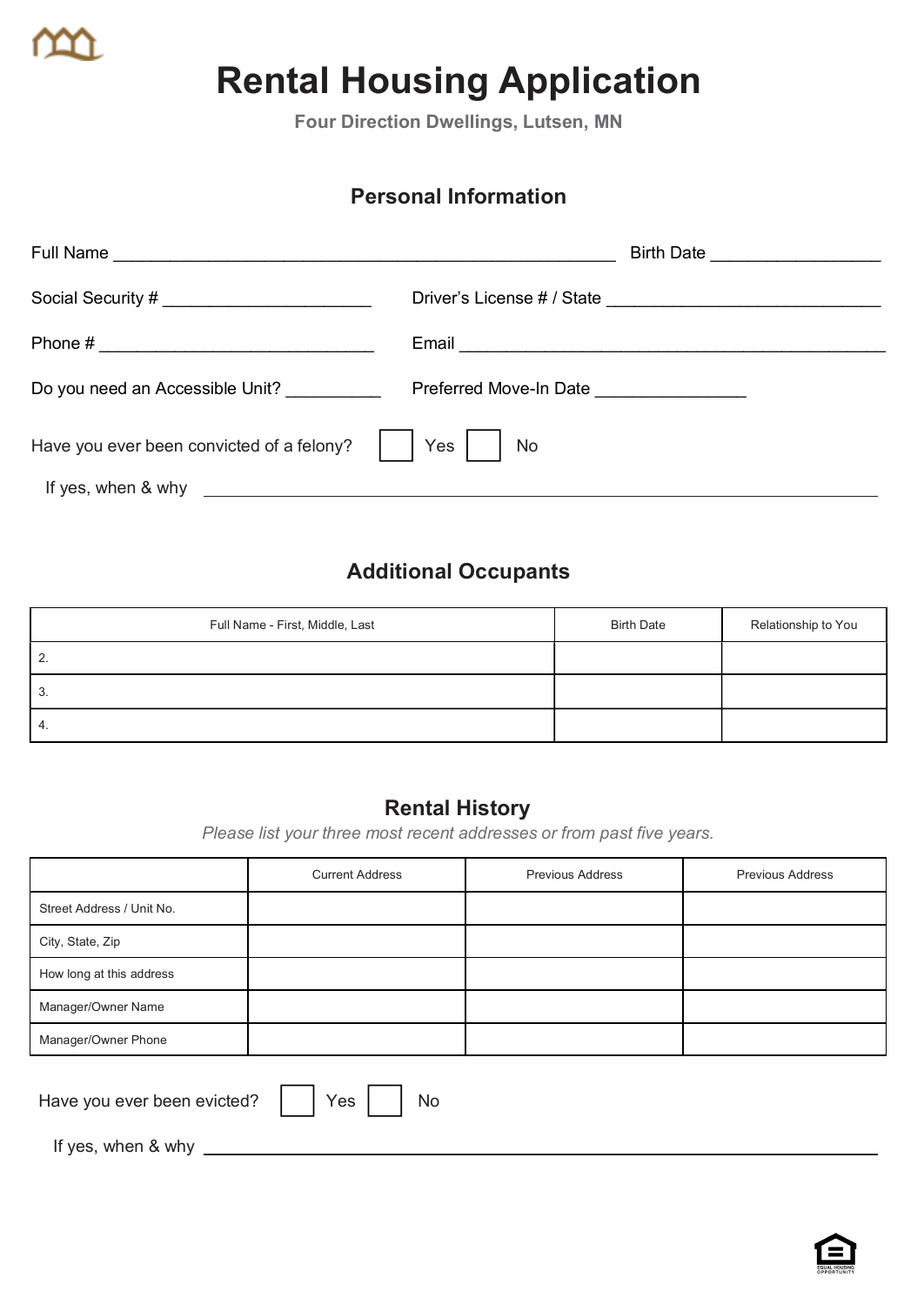

## **Employment History**

*Please list employment from past five years & other sources of income.*

|                                    | <b>Current Employer</b> | Previous Employer | Previous Employer |
|------------------------------------|-------------------------|-------------------|-------------------|
| Employed by                        |                         |                   |                   |
| Position                           |                         |                   |                   |
| Dates of Employment (FromTo)       |                         |                   |                   |
| Monthly Income                     |                         |                   |                   |
| Name of Supervisor                 |                         |                   |                   |
| Supervisor's Phone #               |                         |                   |                   |
| Address - Street, City, State, Zip |                         |                   |                   |

#### **Additional Income Sources**

| Type                                                 | Monthly Income | Name of Provider | Address - Street, City, State, Zip | Phone # |  |  |
|------------------------------------------------------|----------------|------------------|------------------------------------|---------|--|--|
|                                                      |                |                  |                                    |         |  |  |
|                                                      |                |                  |                                    |         |  |  |
| Yes<br>Have you ever filed for bankruptcy?<br>No     |                |                  |                                    |         |  |  |
| If yes, when & why                                   |                |                  |                                    |         |  |  |
|                                                      |                |                  |                                    |         |  |  |
| <b>Other Information</b>                             |                |                  |                                    |         |  |  |
| Do you have any pets?<br>Yes<br>No                   |                |                  |                                    |         |  |  |
| If yes, please list type, breed & approximate weight |                |                  |                                    |         |  |  |
| How did you learn about us?                          |                |                  |                                    |         |  |  |

#### **Agreement & Signature**

*I understand that any false statements or misleading information will lead to rejection of an application or termination of tenancy after occupancy. Complete applications will be placed on the waiting list in chronological order based on the time and date a complete application is received by Odyssey Operating Company, LLC. I understand that this is an application for an apartment and does not constitute a rental or lease agreement in whole or part. I further understand that there is a nonrefundable application fee to cover the cost of required applicant screening and I am not entitled to a refund.*

**Return Application Packet to: Odyssey Operating Company, LLC., PO Box 1081, Grand Marais, MN 55604**

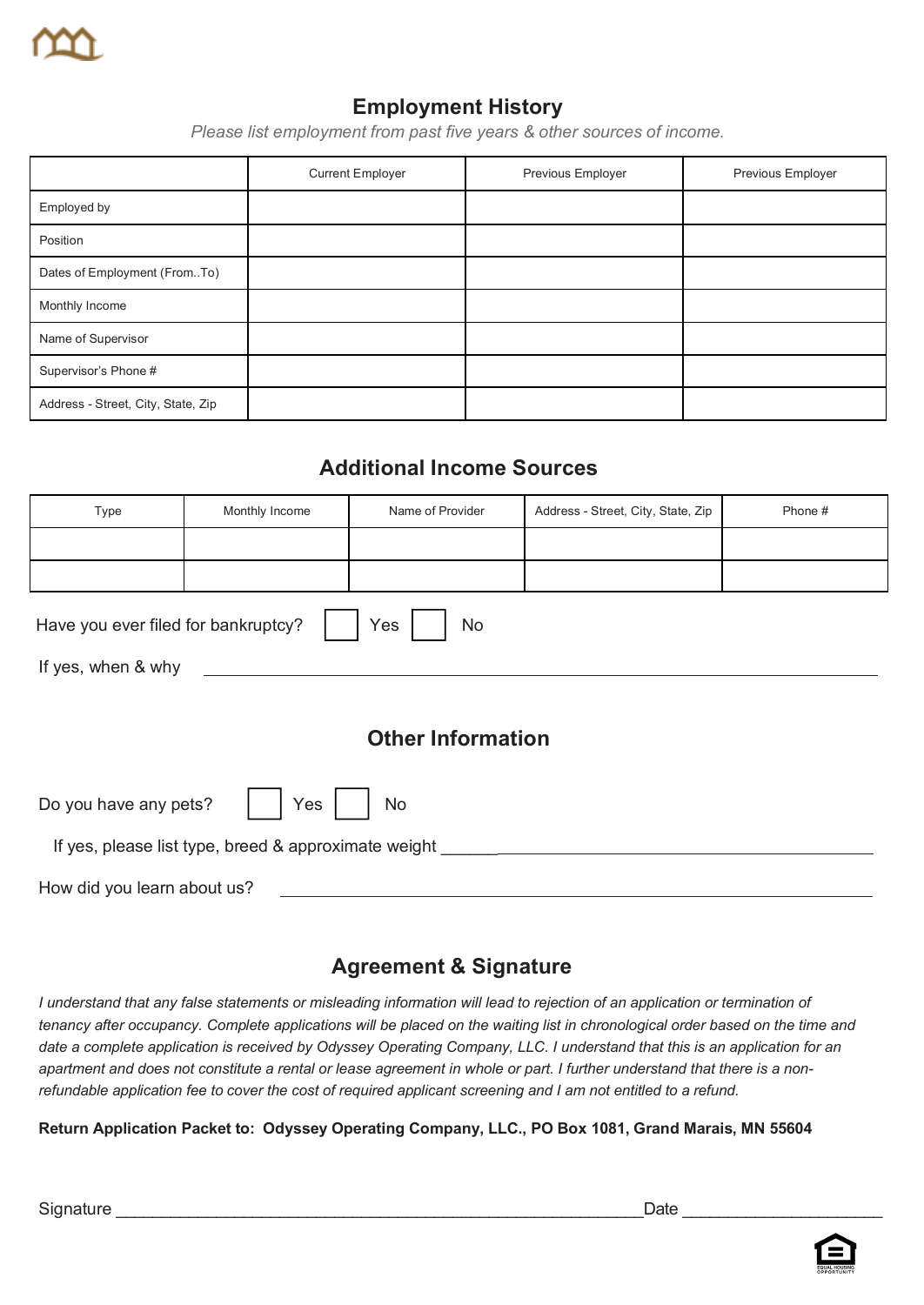

Four Direction Dwellings - Odyssey Operating Company, LLC 218-728-8060 x129

| <b>Owner or Apartment Complex Name and Phone Number</b> | <b>Expected Move In Date</b> |                      |  |  |
|---------------------------------------------------------|------------------------------|----------------------|--|--|
| 11 Alta Miikana Road, Unit<br>, Lutsen, MN 55612        | 1 bed \$930, 2 bed \$1290    | \$55.00              |  |  |
| <b>Rental Address and Unit Number</b>                   | <b>Rent Amount</b>           | <b>Screening Fee</b> |  |  |

#### ONLY ONE PERSON PER FORM. INCOMPLETE APPLICATIONS WILL NOT BE PROCESSED.

|                                                                                                   | <b>APPLICANT INFORMATION</b> |                    |                      |                                              |
|---------------------------------------------------------------------------------------------------|------------------------------|--------------------|----------------------|----------------------------------------------|
| Applicant FULL Legal Name (Last, First and Middle)                                                |                              |                    | Date Of Birth        | <b>Social Security Number</b>                |
|                                                                                                   |                              |                    |                      |                                              |
| List All Nicknames, Maiden Names, Former Names, etc.                                              |                              |                    | License Or ID Number |                                              |
|                                                                                                   | <b>ADDRESS HISTORY</b>       |                    |                      |                                              |
| Present Address (Street, Apartment Number, City, State, Zip)                                      |                              |                    | Move In Date         | Move Out Date                                |
| Present Landlord / Manager / Apartment Complex                                                    |                              |                    |                      | Landlord Phone Number (Landline If Possible) |
| Relationship To Landlord                                                                          | <b>Rent Amount</b>           | Reason For Leaving |                      |                                              |
| Previous Address (Street, Apartment Number, City, State, Zip)                                     |                              |                    | Move In Date         | Move Out Date                                |
| Previous Landlord / Manager / Apartment Complex                                                   |                              |                    |                      | Landlord Phone Number (Landline If Possible) |
| Relationship To Landlord                                                                          | <b>Rent Amount</b>           | Reason For Leaving |                      |                                              |
| If Neither OF Your Current And Previous Addresses Are Rental, Please List The Most Recent Rental. |                              |                    |                      |                                              |
| Previous Address (Street, Apartment Number, City, State, Zip)                                     |                              |                    | Move In Date         | Move Out Date                                |
| Landlord / Manager / Apartment Complex                                                            | <b>Rent Amount</b>           |                    |                      | Landlord Phone Number (Landline If Possible) |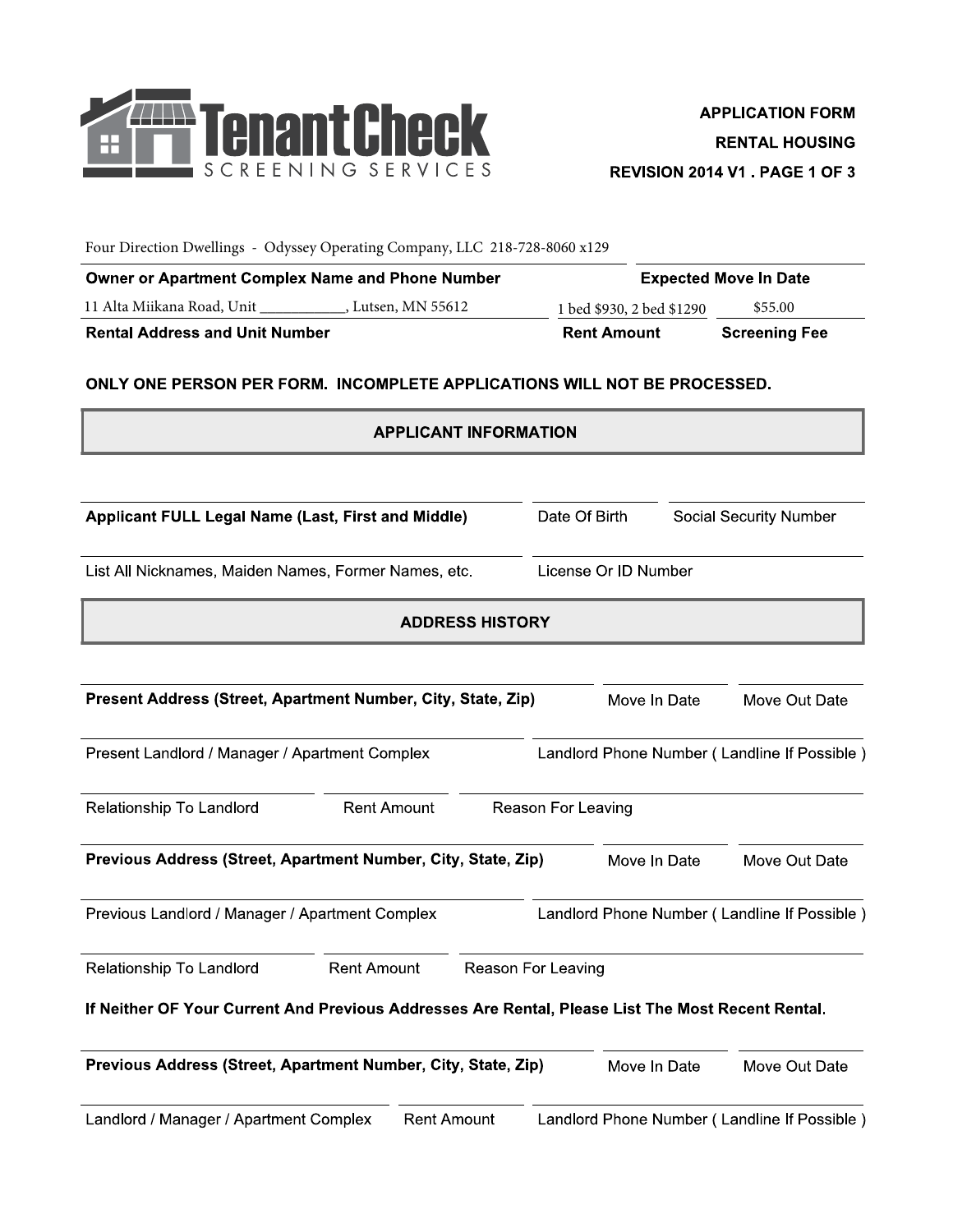#### **EMPLOYMENT HISTORY**

| <b>Current Employer / Agency / Source Of Income</b>                                 | <b>Hire Date</b>                             | Position                |          |     |  |
|-------------------------------------------------------------------------------------|----------------------------------------------|-------------------------|----------|-----|--|
| <b>Company Address</b>                                                              | Company Phone Number (No Cell Phone Numbers) |                         |          |     |  |
| Monthly Salary Or Hourly Rate<br>Hours Per Week                                     | Full Time / Part Time / Temp                 | Supervisor's Name       |          |     |  |
| <b>Additional Sources Of Income</b>                                                 | <b>Phone Number</b>                          | <b>Amount Per Month</b> |          |     |  |
| <b>Previous Employer</b>                                                            | From - To                                    | Phone Number            | Position |     |  |
| Additional Monthly Expenses (Child Support, Medical Bills, etc.)                    |                                              |                         |          |     |  |
| <b>Banking Information (Name, Branch Location)</b>                                  | <b>Account Type</b>                          | <b>Account Number</b>   |          |     |  |
|                                                                                     | <b>ADDITIONAL INFORMATION</b>                |                         |          |     |  |
| Have You Ever Filed Bankruptcy? Yes<br>No                                           |                                              | Do You Have Any Pets?   | Yes      | No  |  |
| Have You Ever Been Arrested Or Charged With A Crime Other Than A Traffic Violation? |                                              |                         | Yes      | No  |  |
| Have You Ever Been Evicted / Been Asked To Vacate / Not Paid Rent When Due?         |                                              |                         | Yes      | No. |  |
| Have You Ever Resided In Another State? Yes<br>No When and Where?                   |                                              |                         |          |     |  |
| <b>Name And Address Of Closest Relative</b>                                         |                                              | <b>Phone Number</b>     |          |     |  |
| Name And Address Of Person To Contact In Case Of Emergency                          |                                              | Phone Number            |          |     |  |
| <b>List All Occupants</b>                                                           |                                              |                         |          |     |  |
| Name                                                                                | Age                                          | Relationship            |          |     |  |
| Name                                                                                | Age                                          | Relationship            |          |     |  |
| Name                                                                                | Age                                          | Relationship            |          |     |  |